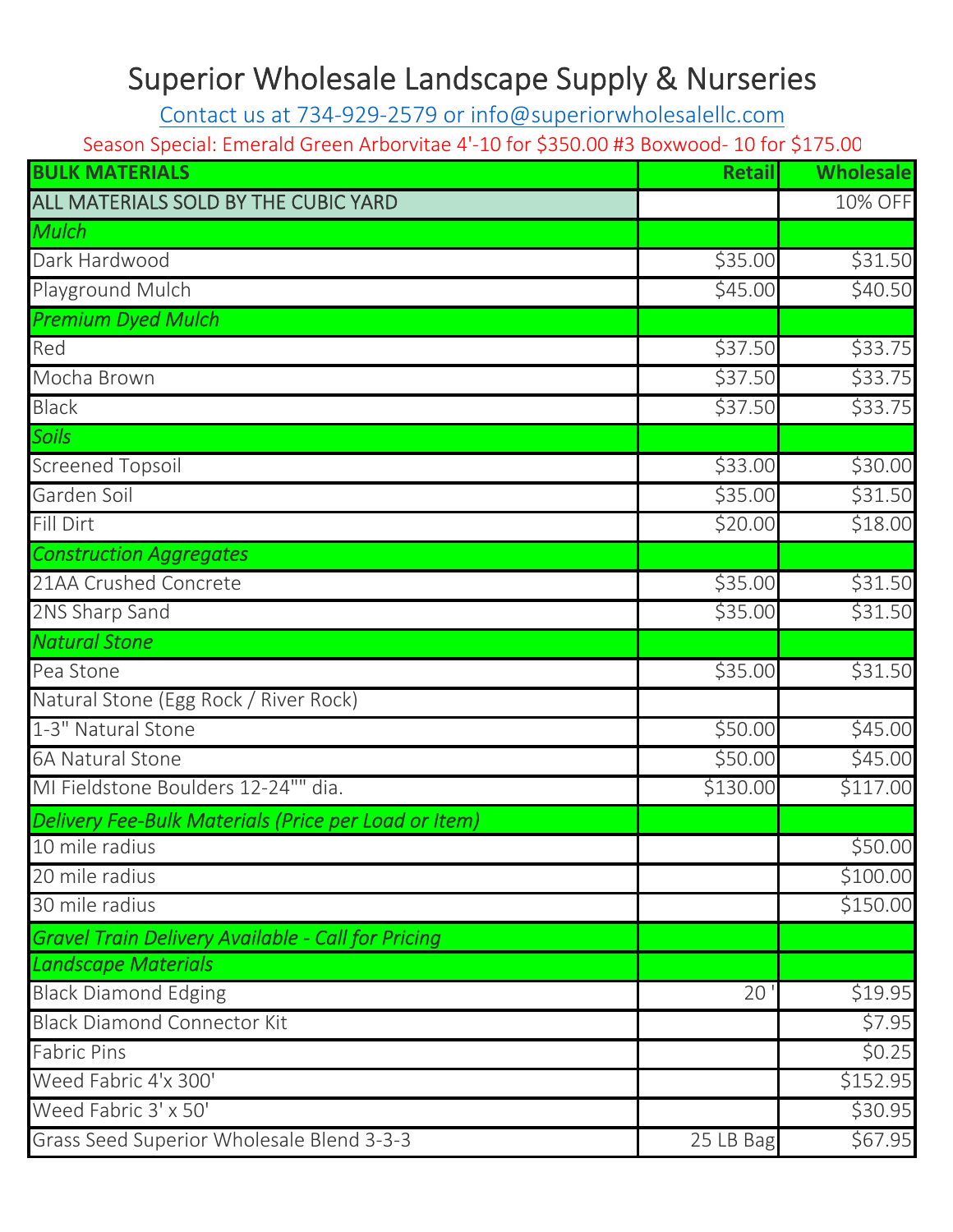| Straw Blankets 8' x 112'                           |           | \$59.95 |
|----------------------------------------------------|-----------|---------|
| Straw Blankets 4x50                                |           | \$34.95 |
| Straw                                              | Bale      | \$8.50  |
| Paver Edging                                       | 8'        | \$16.95 |
| 10" Stakes                                         |           | \$0.95  |
| Polymeric Sand Tan                                 | 50 LB Bag | \$36.95 |
| Polymeric Sand Grey                                | 50 LB Bag | \$36.95 |
| Sb 15 Paver Bond 28oz                              | 28 oz     | \$15.95 |
|                                                    |           |         |
| <b>SUPERIOR WHOLESALE STOCK PLANT PRICING 2022</b> |           |         |
| <b>Perennials</b>                                  |           |         |
| <b>Astilbe</b>                                     |           |         |
| <b>Vision Pink</b>                                 | #1 Gal    | \$10.95 |
| Vision Red                                         | #1 Gal    | \$10.95 |
| <b>Catmint</b>                                     |           |         |
| Walkers Low                                        | #1 Gal    | \$10.95 |
| <b>Coral Bells</b>                                 |           |         |
| Palace Purple                                      | #1 Gal    | \$10.95 |
| <b>Melting Fire</b>                                | #1 Gal    | \$10.95 |
| Coreopsis                                          | #1 Gal    | \$10.95 |
| <b>Daylily</b>                                     |           |         |
| Pardon Me                                          | #1 Gal    | \$10.95 |
| <b>Happy Returns</b>                               | #1 Gal    | \$8.95  |
| Stella D'Oro                                       | #1 Gal    | \$10.95 |
| <b>Dianthus</b>                                    |           |         |
| Cherry Vanilla                                     | #1 Gal    | \$10.95 |
| Echincea                                           |           |         |
| Sombrero Yellow                                    | #1 Gal    | \$10.95 |
| Lavendar                                           | #1 Gal    | \$10.95 |
| <b>Ornamental Grasses</b>                          |           |         |
| Adagio                                             | #3        | \$29.95 |
| Elijah Blue                                        | #1 Gal    | \$10.95 |
| Gracillimus                                        | #3        | \$29.95 |
| Hamlen                                             | #1 Gal    | \$11.95 |
| Heavy Metal                                        | #1 Gal    | \$11.95 |
| Karl Forester                                      | #1 Gal    | \$10.95 |
| Morning Light                                      | #1 Gal    | \$10.95 |
| Miscanthus                                         | #7 Gal    | \$24.95 |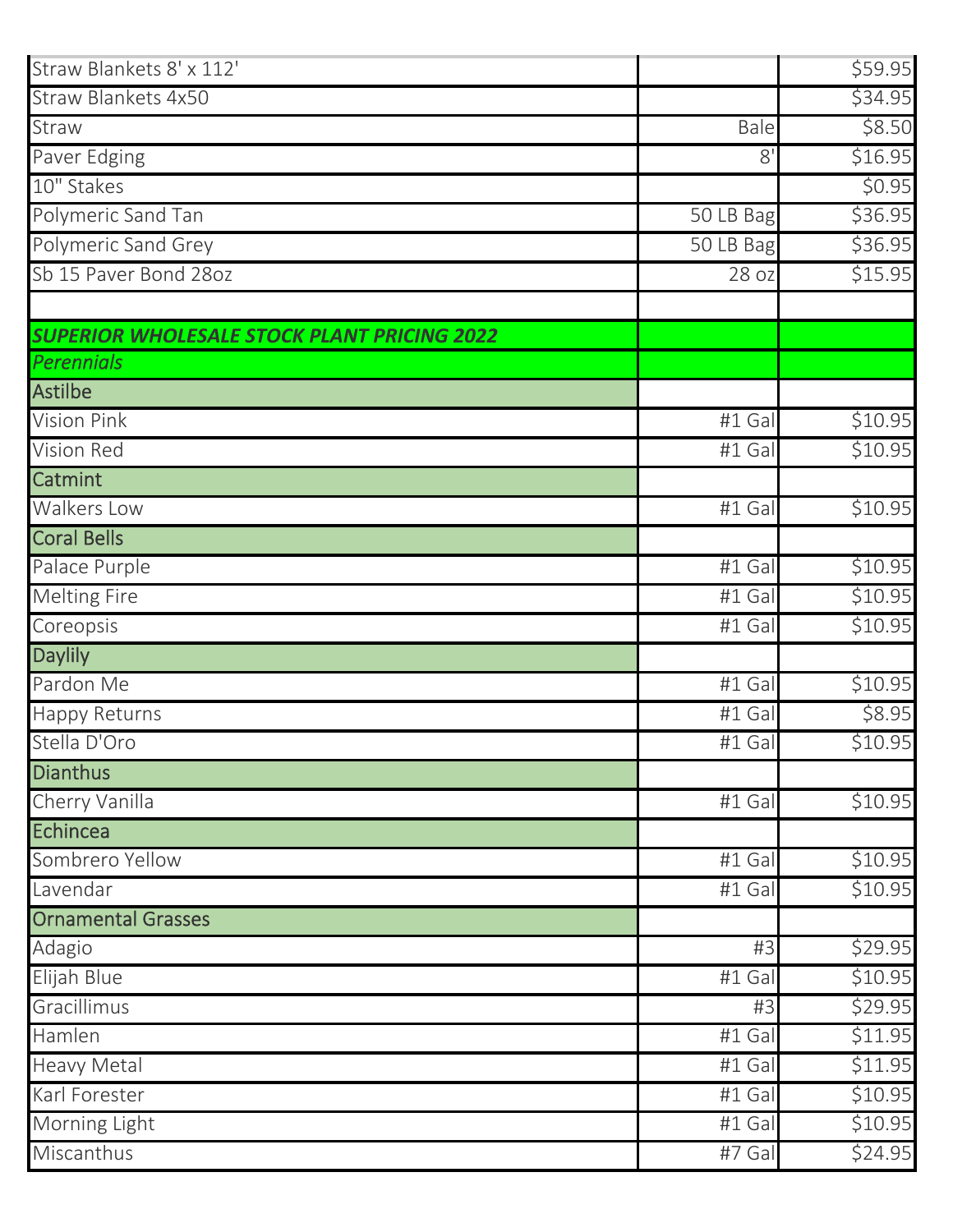| Shenandoah                | #1 Pot | \$11.95 |
|---------------------------|--------|---------|
| Sorghastrum Indian Grass  | #7 Gal | \$24.95 |
| Varigated                 | #1Gal  | \$10.95 |
| Sedum                     |        |         |
| Autumn fire               | #1 Gal | \$8.95  |
| Dazzleberry               | #1 Gal | \$8.95  |
| Firecracker               | #1 Gal | \$8.95  |
| Lime Zinger               | #1 Gal | \$8.95  |
| Marina                    | #1 Gal | \$8.95  |
| Neon Pink                 | #1 Gal | \$8.95  |
|                           | #3 Gal | \$11.95 |
| Jade Truffett             | #1Gal  | \$8.95  |
| Veronica Royal Candle     | #1 Gal | \$10.95 |
| Veronica Venice           | #1 Gal | \$10.95 |
|                           |        |         |
| <b>Shrubs- Deciduous</b>  |        |         |
| <b>Athea</b>              |        |         |
| Red Chiffon               | #3 Gal | \$29.95 |
| White Chiffon             | #3 Gal | \$29.95 |
| <b>Azalea</b>             |        |         |
| <b>Conversation Piece</b> | #3 Gal | \$29.95 |
| Fashion                   | #3 Gal | \$29.95 |
| <b>Girard Rose</b>        | #3 Gal | \$29.95 |
| Glacier                   | #3 Gal | \$29.95 |
| Hino Crimson              | #3 Gal | \$29.95 |
| Renee Michelle            | #3 Gal | \$29.95 |
| <b>Barberry</b>           |        |         |
| Crimson Pygmy             | #3 Gal | \$19.95 |
| Golden                    | #3 Gal | \$24.95 |
| Rosie Glow                | #3 Gal | \$19.95 |
| <b>Burning Bush</b>       |        |         |
| Dwarf                     | #3 Gal | \$24.95 |
|                           | #5 Gal | \$34.95 |
| <b>Butterfly Bush</b>     |        |         |
| <b>Black Knight</b>       | #3 Gal | \$24.95 |
| Ellens Blue               | #3 Gal | \$24.95 |
| Pink Delight              | #3 Gal | \$24.95 |
| White Profusion           | #3 Gal | \$24.95 |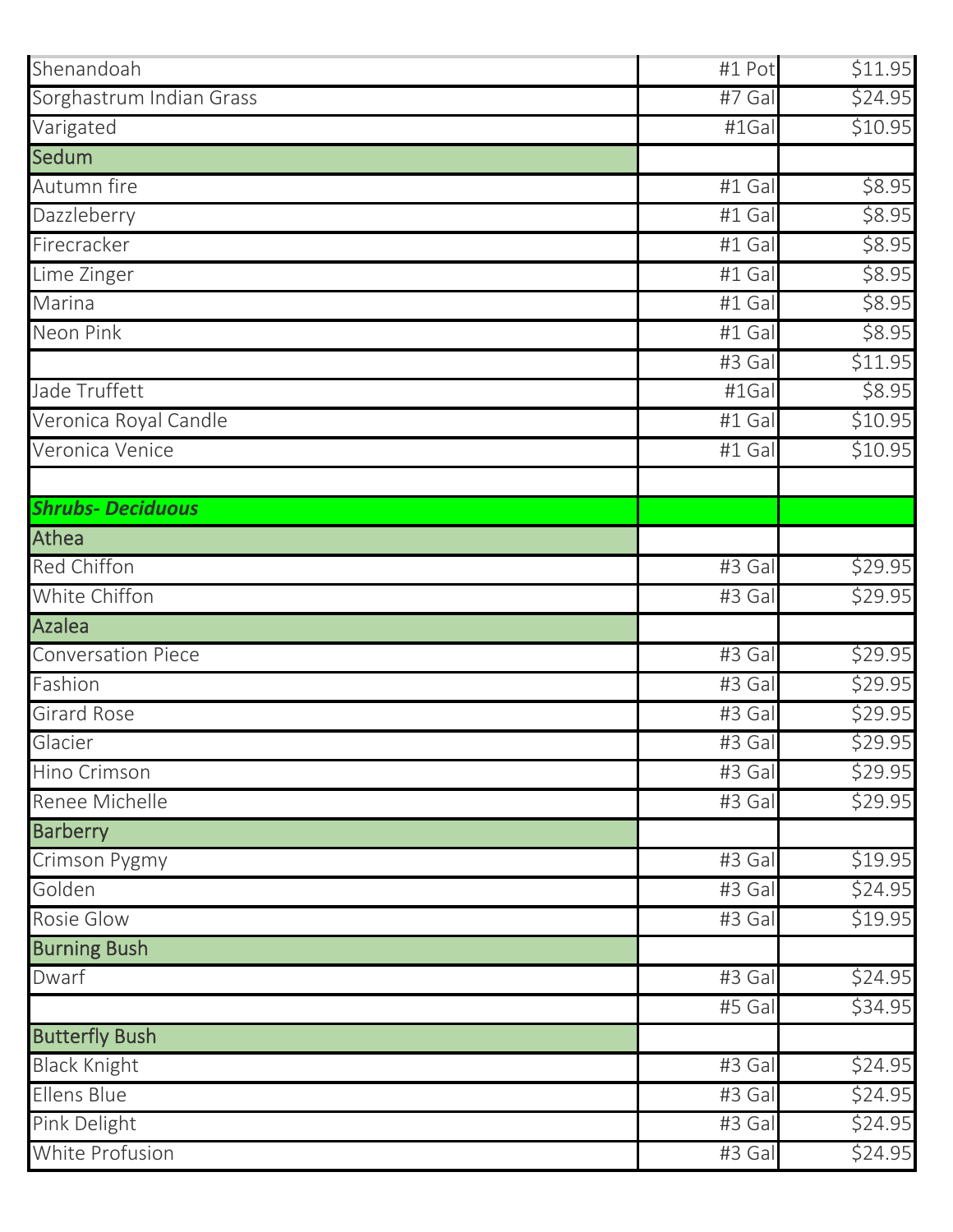| <b>Buckthorn</b>      |                      |         |
|-----------------------|----------------------|---------|
| Fineline              | #3 Gal               | \$24.95 |
| Clethra               |                      |         |
| <b>Ruby Spice</b>     | #3 Gal               | \$24.95 |
| <b>Crape Myrtle</b>   |                      |         |
| Catawba               | #3 Gal               | \$24.95 |
| Natchez               | #3 Gal               | \$24.95 |
| Pink Velour           | $#3$ Gal             | \$24.95 |
| Pocomoke              | #3 Gal               | \$24.95 |
| Sioux                 | #3 Gal               | \$24.95 |
| Dogwood               |                      |         |
| Ivory Halo Red Twig   | #3 Gal               | \$24.95 |
| Forsythia             |                      |         |
| Lynwood Gold          | #3 Gal               | \$19.95 |
| <b>Hibiscus</b>       |                      |         |
| Purple Pillar         | #2 Gal               | \$34.95 |
| Gardenia              |                      |         |
| Chuck Hayes           | #3 Gal               | \$29.95 |
| <b>Frost Proof</b>    | #3 Gal               | \$29.95 |
| Hydrangea             |                      |         |
| Annabelle             | $\overline{4}$ 3 Gal | \$29.95 |
| BoBo                  | #3 Gal               | \$34.95 |
| <b>Bloomstruck</b>    | #3 Gal               | \$29.95 |
| <b>Endless Summer</b> | #3 Gal               | \$34.95 |
| Pinky Winky           | #3 Gal               | \$29.95 |
| Lime Light            | #3 Gal               | \$29.95 |
| Little Lime           | #3 Gal               | \$34.95 |
| <b>Ruby Slipper</b>   | #3 Gal               | \$29.95 |
| Snow Queen            | #3 Gal               | \$29.95 |
| Vanilla Strawberry    | #3 Gal               | \$34.95 |
| <b>Lilac</b>          |                      |         |
| Bloomerang            | #3 Gal               | \$24.95 |
| Common                | #5 Gal               | \$29.95 |
| Miss Kim              | #3 Gal               | \$24.95 |
| Ninebark              |                      |         |
| <b>Summer Wine</b>    | #3 Gal               | \$19.95 |
| Potentilla            |                      |         |
| Goldfinger            | #3 Gal               | \$24.95 |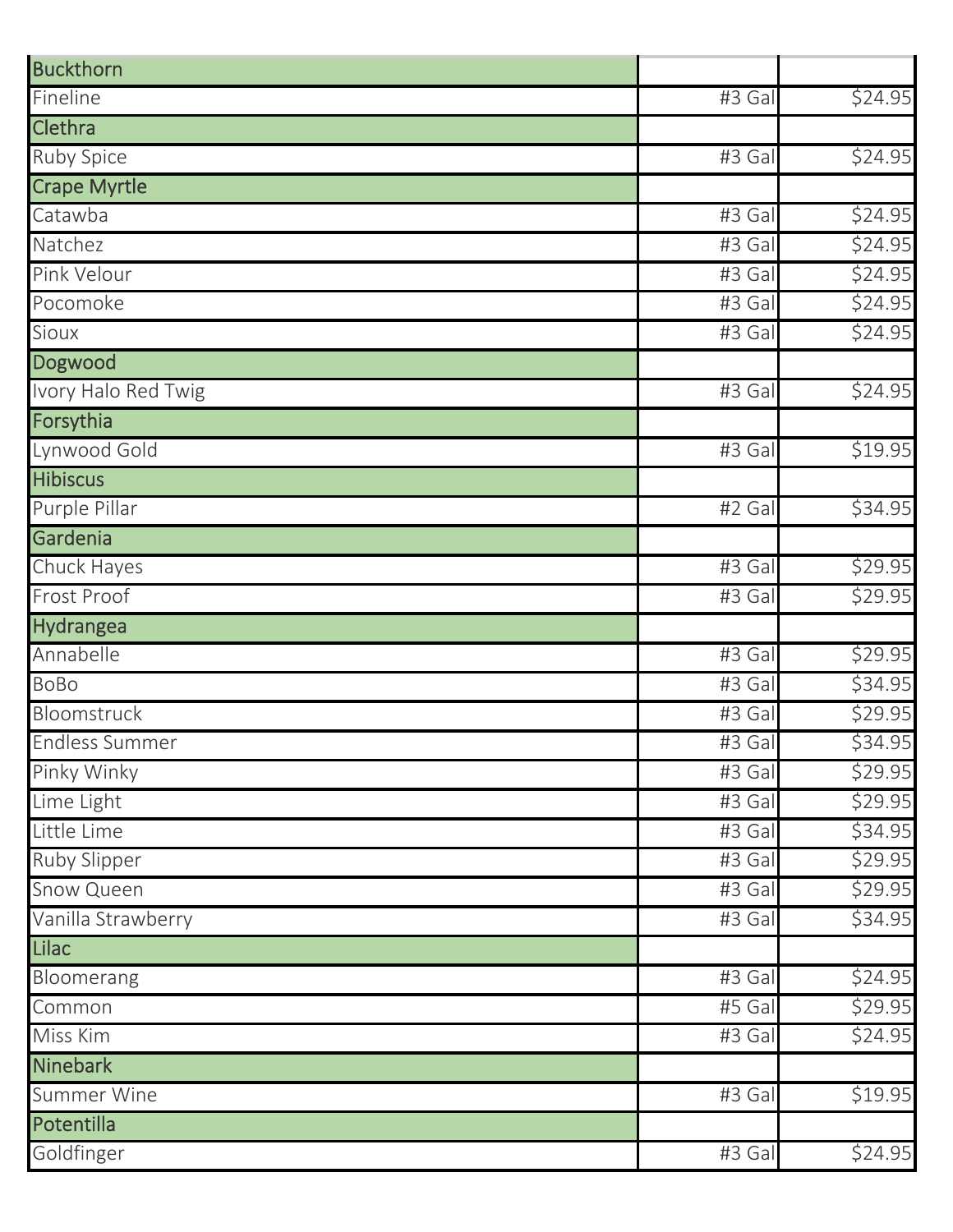| Pink Beauty              | #3 Gal               | \$24.95  |
|--------------------------|----------------------|----------|
|                          | #3 Gal               | \$24.95  |
| Rhododendron             |                      |          |
| Catawbiense              | #3 Gal               | \$44.95  |
| Nora Zembia              | $\overline{4}$ 3 Gal | \$44.95  |
| <b>Roses</b>             |                      |          |
| <b>Dbl Knockout Pink</b> | #3 Gal               | \$29.95  |
| Dbl Knockout Red         | #3 Gal               | \$29.95  |
| <b>Drift Roses</b>       | #3 Gal               | \$29.95  |
| Spirea                   |                      |          |
| <b>Flaming Mound</b>     | #3 Gal               | \$19.95  |
| Gold Flame               | #3 Gal               | \$19.95  |
| Gold Mound               | #3 Gal               | \$19.95  |
| Little Princess          | #3 Gal               | \$19.95  |
| Magic Carpet             | #3 Gal               | \$19.95  |
| Viburnum                 |                      |          |
| Summer Snowflake         | #3 Gal               | \$19.95  |
| Weigela                  |                      |          |
| Java Red                 | #3 Gal               | \$19.95  |
| <b>Red Prince</b>        | #3 Gal               | \$8.95   |
| <b>Willow</b>            |                      |          |
| Dappled                  | #7 Gal               | \$49.95  |
| Wisteria                 |                      |          |
| <b>Amethyst Falls</b>    | #3Gal                | \$29.95  |
|                          |                      |          |
| <b>Shrubs-Evergreen</b>  |                      |          |
| Arborvitae               |                      |          |
| Emerald Green Arborvitae | $2'-3'$              | \$19.95  |
|                          | 4'                   | \$39.95  |
| Firechief                | #3                   | \$29.95  |
| <b>Green Giants</b>      | 5'                   | \$135.95 |
| Globe Little Giant Arbs  |                      |          |
|                          | #3 Gal               | \$19.95  |
| Techny                   | 5'                   | \$79.95  |
| Spiral Arborvitae        | #3 Gal               | \$29.95  |
| Whipcord                 | #3 Gal               | \$29.95  |
| <b>Boxwood</b>           |                      |          |
| Green Mountain           | #3 Gal               | \$19.95  |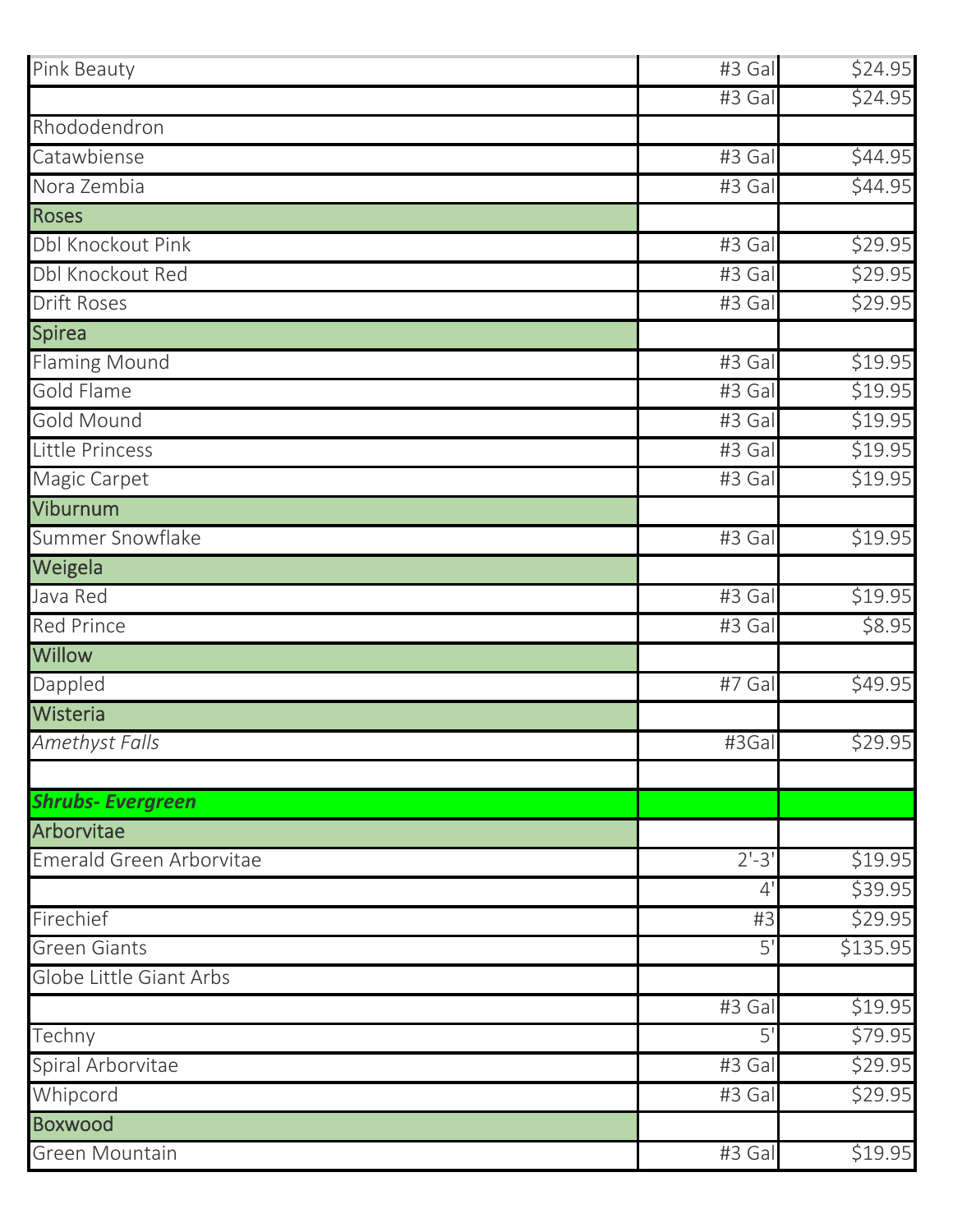|                           | #5 Gal               | \$34.95  |
|---------------------------|----------------------|----------|
| Green Velvet              | #1 Gal               | \$12.95  |
|                           | #3 Gal               | \$19.95  |
| Winter Gem                | #3 Gal               | \$19.95  |
|                           | #5 Gal               | \$34.95  |
|                           | #3 Gal               | \$19.95  |
| <b>Cypress</b>            |                      |          |
| Golden Mop                | #3 Gal               | \$29.95  |
| Hinoki                    | #3 Gal               | \$24.95  |
| Vintage Gold              | #3 Gal               | \$29.95  |
| <b>Holly</b>              |                      |          |
| <b>Blue Princess</b>      | #3 Gal               | \$29.95  |
| <b>Sky Pencil</b>         | #3 Gal               | \$29.95  |
| Juniper                   |                      |          |
| Angelica Blue             | #3 Gal               | \$29.95  |
| <b>Blue Pacific</b>       | #3 Gal               | \$29.95  |
| <b>BluePoint</b>          | #3 Gal               | \$29.95  |
| Gold Joy                  | #3 Gal               | \$24.95  |
| Moonglow                  | #3 Gal               | \$29.95  |
|                           | #6                   | \$99.95  |
| Parsoni                   | #3Gal                | \$29.95  |
| Wichita Blue              | #6                   | \$99.95  |
|                           | $5 - 6'$             | \$159.95 |
| Youngstown                | #3 Gal               | \$29.95  |
|                           | #5 Gal               | \$39.95  |
| <b>Birds Nest</b>         | #3 Gal               | \$34.95  |
| Mugo Pine                 | #3 Gal               | \$29.95  |
| Yews                      |                      |          |
| <b>Bobbink</b>            | $\overline{4}$ 3 Gal | \$29.95  |
| Dark Green Spreader       | #3 Gal               | \$29.95  |
| Densi                     | #3 Gal               | \$29.95  |
| <b>Hicksi</b>             | #3 Gal               | \$29.95  |
| <b>Birds Nest Spruce</b>  | #3 Gal               | \$34.95  |
| Mugo Pine Conifer         | #3 Gal               | \$29.95  |
|                           |                      |          |
| <b>Trees Deciduous</b>    |                      |          |
| Basswood                  | 2"                   | \$249.95 |
| <b>Beech River Purple</b> | $2^{\circ}$          | \$249.95 |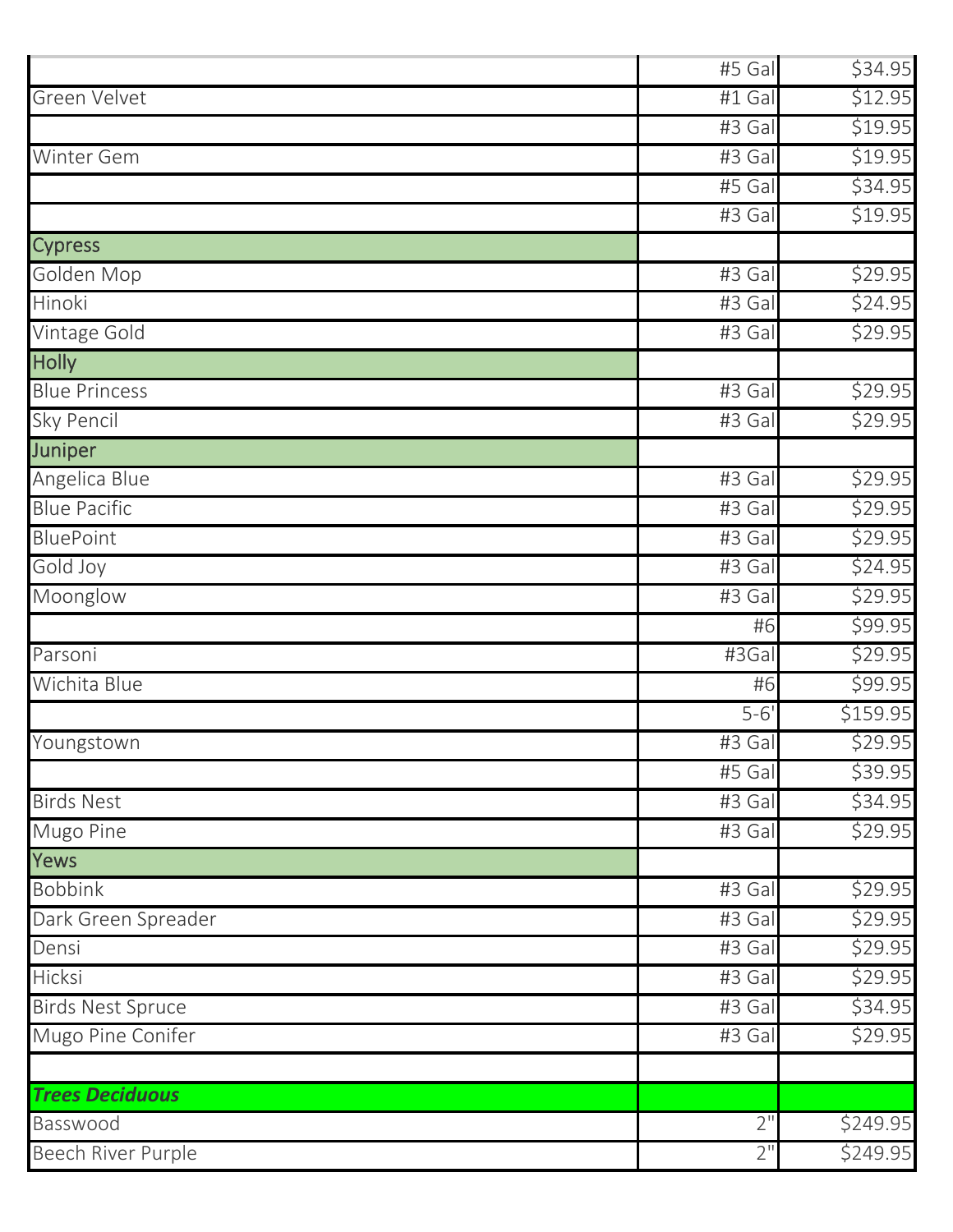| <b>Birch</b>           |                    |          |
|------------------------|--------------------|----------|
| River Birch Clump      | 10'                | \$249.95 |
| Whitespire Single Stem | 2"                 | 249,95   |
| Whitespire Clump-      | $10 - 12'$         | \$269.95 |
|                        |                    |          |
| Coffee Tree            | $2^{\prime\prime}$ | \$249.95 |
| Crabapple              |                    |          |
| Prairefire             | 2"                 | \$249.95 |
| Royal Raindrops        | 2"                 | \$249.95 |
|                        |                    |          |
| Dogwood                |                    |          |
| <b>Stellar Pink</b>    | 2"                 | \$249.95 |
| Cornelian Cherry       | $2^{\prime\prime}$ | \$249.95 |
| Kousa Dogwood          | 6'                 | \$249.95 |
| Dwarf Koren Lilac      | $2^{\prime\prime}$ | \$249.95 |
| Elm                    | 2"                 | 249,95   |
| Forest Pansy           | 2"                 | \$249.95 |
| Ginko Autumn Gold      | 2"                 | \$249.95 |
| Hackberry              | 2 <sup>11</sup>    | \$249.95 |
| Hormbeam               | $2^{\prime\prime}$ | \$249.95 |
| Lilac Ivory Silk       | $2^{\prime\prime}$ | \$249.95 |
| Linden                 | 2 <sup>11</sup>    | \$249.95 |
| Magnolia               |                    |          |
| Royal Star             |                    | \$249.95 |
| Jane                   |                    | \$249.95 |
|                        |                    |          |
| <b>Maple Tree</b>      |                    |          |
| Autumn Blaze           | $2^{\prime\prime}$ | \$249.95 |
| Crimson King           | 2"                 | \$249.95 |
| <b>Hedge Maple</b>     | 2"                 | \$249.95 |
| Paperbark              | 2"                 | \$249.95 |
| October Glory          | 2"                 | \$249.95 |
| Oak                    |                    |          |
| Northern Red Oak       | $2^{\prime\prime}$ | \$249.95 |
| Swamp White Oak        | 2"                 | \$249.95 |
|                        |                    |          |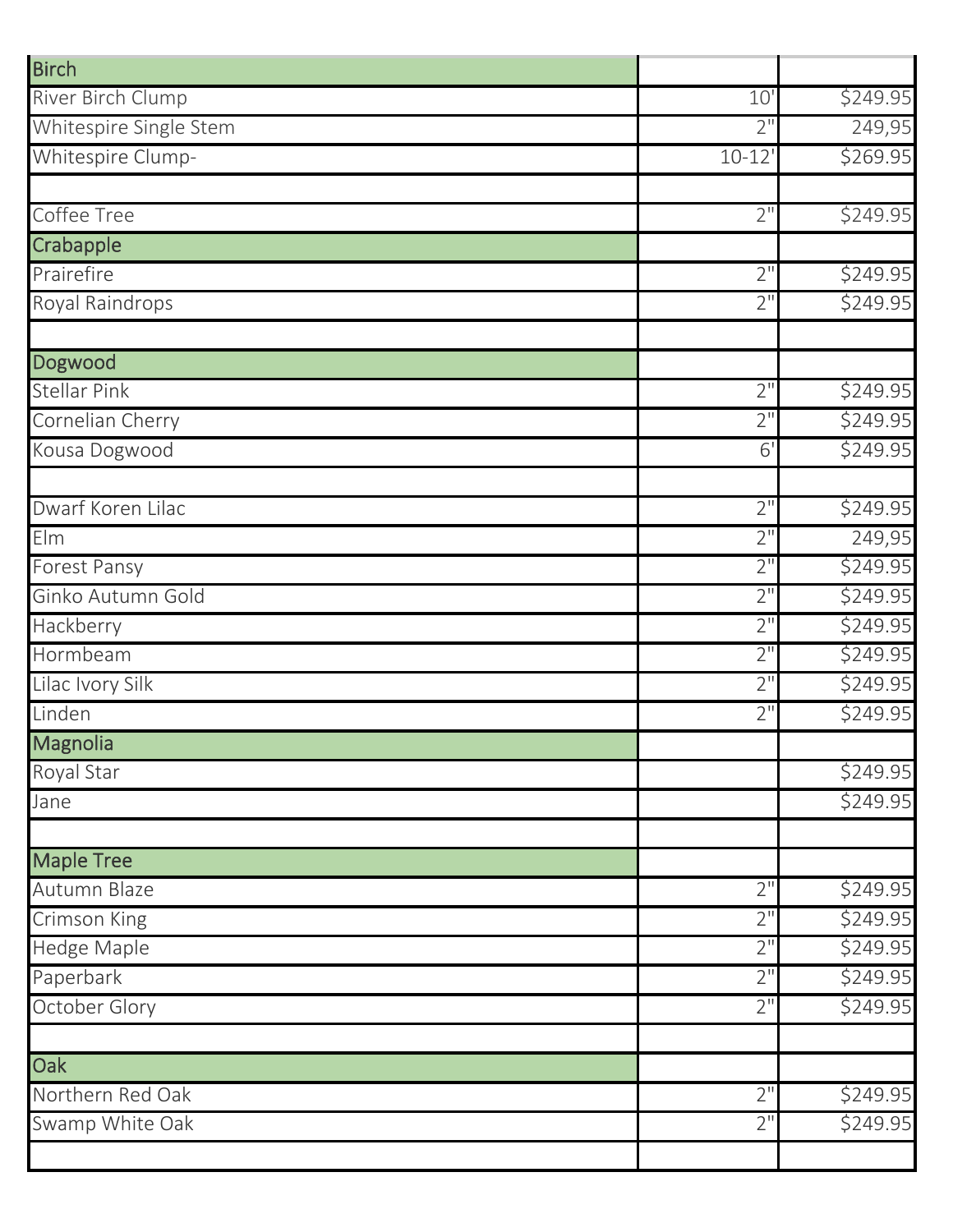| Pear Cleveland                                                                  | 2 <sup>11</sup> | \$249.95           |
|---------------------------------------------------------------------------------|-----------------|--------------------|
| Serviceberry                                                                    |                 |                    |
| Alleghany                                                                       | $6^{\prime}$    | \$249.95           |
| Autumn Brillance Single Stem                                                    | 2"              | \$249.95           |
|                                                                                 |                 |                    |
| Sycamore                                                                        | 2"              | \$249.95           |
| <b>Tulip Tree</b>                                                               | 2"              | \$249.95           |
|                                                                                 |                 |                    |
| <b>Ornamental Trees</b>                                                         |                 |                    |
| Globosa Spruce                                                                  |                 | \$141.95           |
| Hydrangea Tree                                                                  |                 | \$249.95           |
| Maple Crimson Queen Japenese                                                    | #7              |                    |
| Maple Tamukeyama Japenese                                                       | #7              |                    |
| Maple Waterfall Japenese                                                        | #7              |                    |
| <b>Swiss Pine</b>                                                               |                 | \$150.95           |
| Topiary Arborvitae                                                              |                 | \$122.95           |
| <b>Weeping Cherry</b>                                                           | #15             | \$99.95            |
| Weeping Cherry Pink Cascade                                                     | 2"              | \$249.95           |
|                                                                                 |                 |                    |
| <b>Fruit</b>                                                                    |                 |                    |
| Apple HaralsonApple Semi Dwarf Yellow                                           | #7              | \$69.95            |
|                                                                                 |                 |                    |
|                                                                                 | #7              | \$69.95            |
| Apple Semi Dwarf Yellow<br><b>Blackberry Babycakes</b>                          | #7              | \$19.95            |
| <b>Blackberry Navajo</b>                                                        | #7              | \$19.95            |
|                                                                                 | #7              | \$19.95            |
|                                                                                 | #7              |                    |
| <b>Blueberry Elliot</b><br><b>Blueberry Polaris</b><br>Cherry Carmen Jewel Bush | #3              | \$19.95<br>\$24.95 |
|                                                                                 | #7              |                    |
| Cherry North Star<br>Cherry Semi Dwarf Lapins                                   | #7              | \$69.95            |
|                                                                                 | #7              | \$39.95            |
| Cortland<br>Grape Concord                                                       | #7              | \$69.95<br>\$19.95 |
| Peach Belle                                                                     | h               | \$69.95            |
| Pear Semi Dwarf D'Anjou                                                         | #7              | \$69.95            |
| Pear Dwarf Summercrisp                                                          | #7              | \$69.95            |
|                                                                                 | #7              |                    |
| Plum Burbank<br>Rasberry Heritage                                               | #7              | \$69.95<br>\$19.95 |
|                                                                                 |                 |                    |